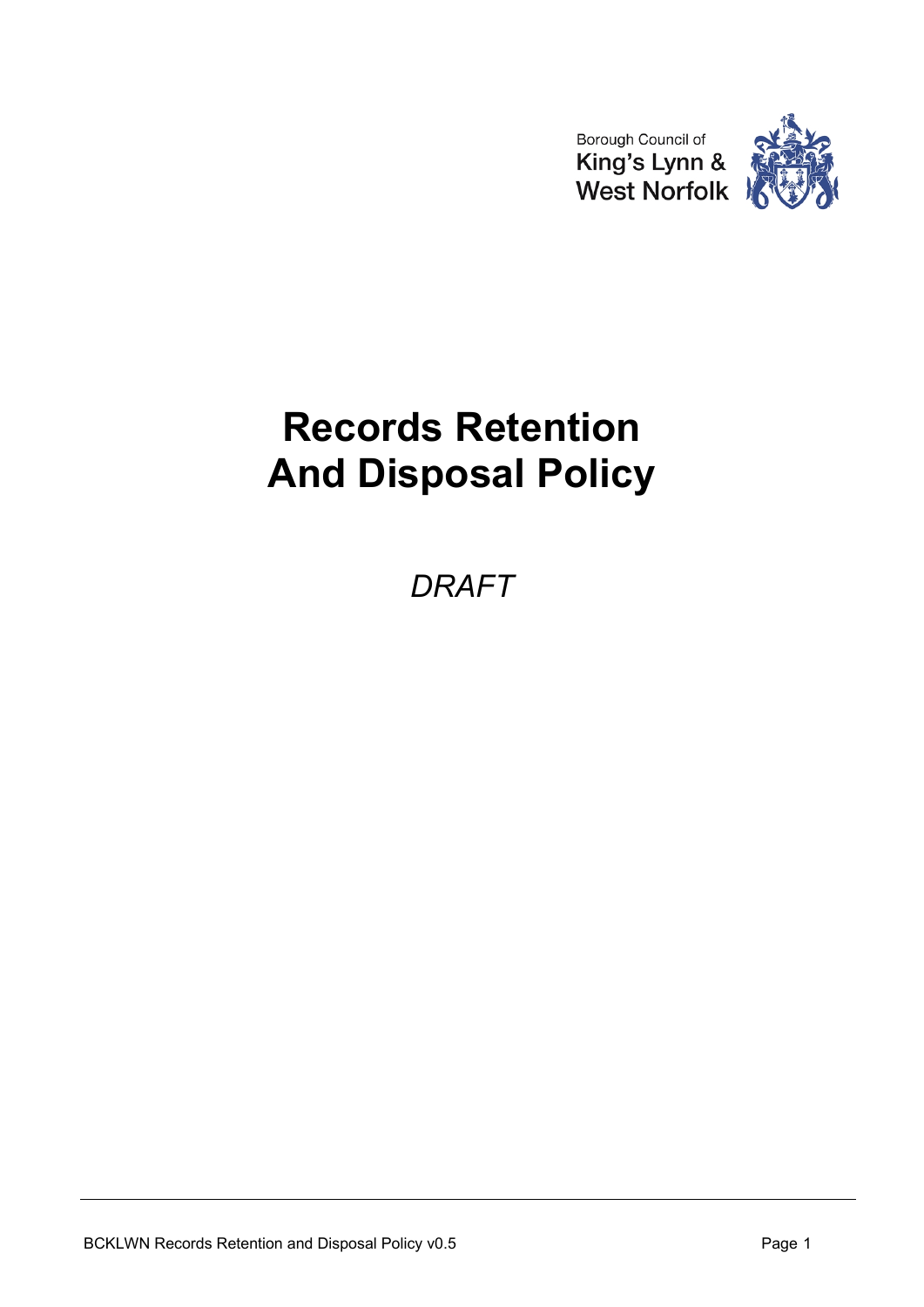# **Contents**

| 1.             |      |  |  |  |  |
|----------------|------|--|--|--|--|
| 2.             |      |  |  |  |  |
| 3.             |      |  |  |  |  |
| 4.             |      |  |  |  |  |
|                | 4.1  |  |  |  |  |
|                | 4.2  |  |  |  |  |
|                | 4.3  |  |  |  |  |
|                | 4.4  |  |  |  |  |
|                | 4.5  |  |  |  |  |
|                | 4.6  |  |  |  |  |
|                | 4.7  |  |  |  |  |
|                | 4.8  |  |  |  |  |
|                | 4.9  |  |  |  |  |
|                | 4.10 |  |  |  |  |
|                | 4.11 |  |  |  |  |
|                | 4.12 |  |  |  |  |
|                | 4.13 |  |  |  |  |
|                | 4.14 |  |  |  |  |
|                | 4.15 |  |  |  |  |
|                |      |  |  |  |  |
|                | 5.2  |  |  |  |  |
|                | 5.3  |  |  |  |  |
|                | 5.4  |  |  |  |  |
|                | 5.5  |  |  |  |  |
|                | 5.6  |  |  |  |  |
|                | 5.7  |  |  |  |  |
|                | 5.8  |  |  |  |  |
|                | 5.9  |  |  |  |  |
| 6.             |      |  |  |  |  |
| 7 <sub>1</sub> |      |  |  |  |  |
|                |      |  |  |  |  |
|                |      |  |  |  |  |
|                |      |  |  |  |  |
|                |      |  |  |  |  |
|                |      |  |  |  |  |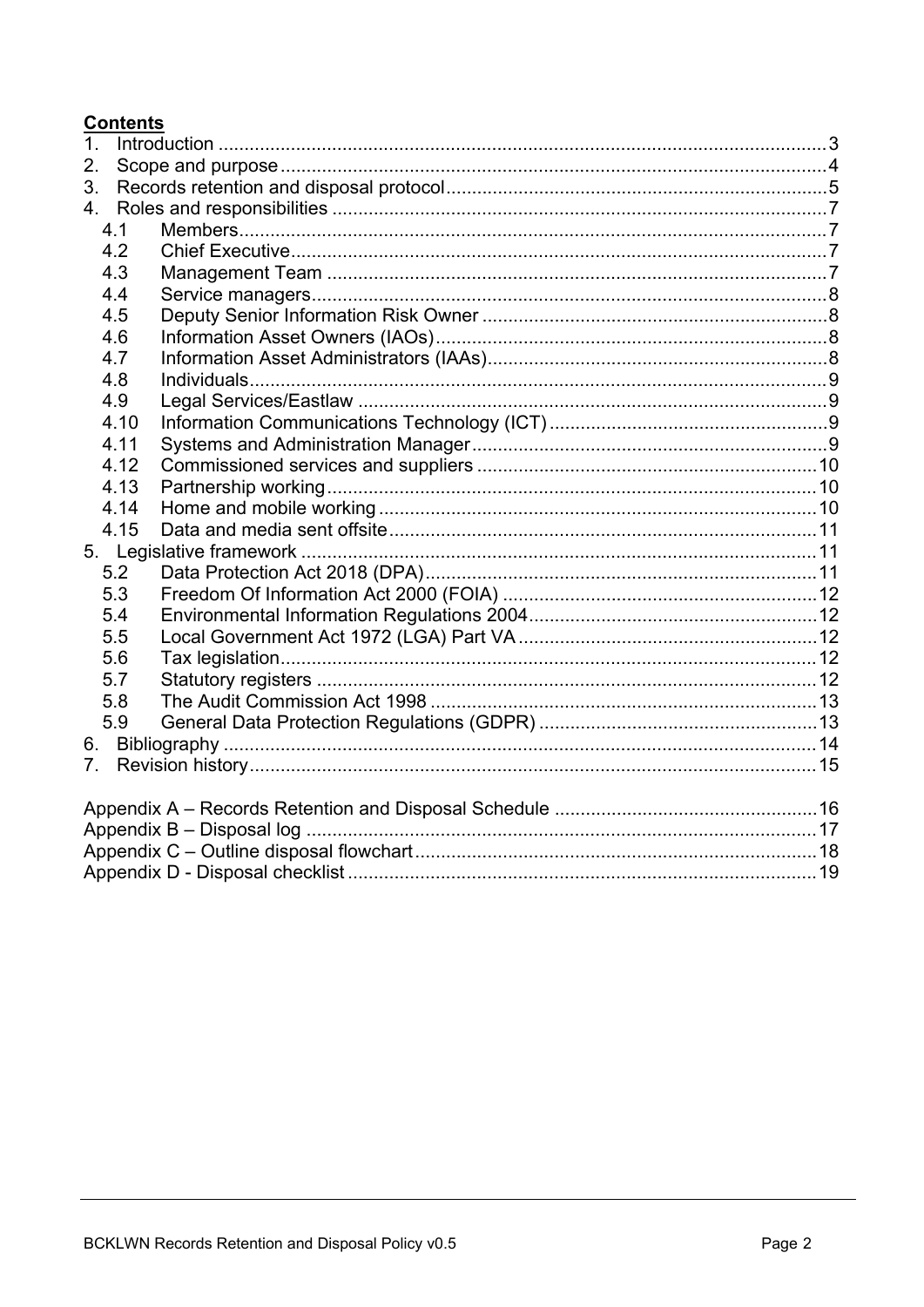## <span id="page-2-0"></span>**1. Introduction**

- 1.1 In the course of carrying out its various functions and activities, the Borough Council of King's Lynn & West Norfolk (BCKLWN) collects information from individuals and external organisations and generates a wide range of data /information /documentation which is recorded in various formats.
- 1.2 The purpose of this policy is to ensure that the council manages a record through its life cycle from creation or receipt, through maintenance and use to final disposal (for destruction, transfer or permanent retention).
- 1.3 The policy also aims to ensure that all BCKLWN staff, elected members and service delivery partners are aware of what they must do to manage records in an effective and efficient way.
- 1.4 For the purpose of this policy no distinction will be made between data, records, documents and files, all of which hold information in or on them that in turn makes them part of the 'information life cycle'.
- 1.5 Modern day records management philosophy emphasises the importance of organisations having in place systems for the timely and secure disposal of records and information that are no longer required for business purposes. The General Data Protection Regulation significantly tightens up the rules on privacy and consent.
- 1.6 Premature destruction of documents could weaken our ability to defend litigious claims, lead to operational difficulties and result in failure to comply with the Freedom of Information Act 2000, Environmental Information Regulations 2004 and the Data Protection Act 2018. In certain circumstances, the Information Commissioners Office has power to impose a financial penalty for breach of the 2016 General Data Protection Regulation (GDPR).
- 1.7 The council's policy and guidelines have evolved through two stages:
	- Research into notable practice
	- Additional input from staff.
- 1.8 By formalising the policy the council seeks to:
	- Assist in identifying records that may be worth preserving permanently
	- Prevent the premature destruction of records that need to be retained for a specified period to satisfy legal, financial and other requirements of public administration
	- Provide consistency for the destruction of records not required permanently after specified periods
	- Improved records management practices within the council.
- 1.9 The policy will be reviewed within 3 years from the date its approval.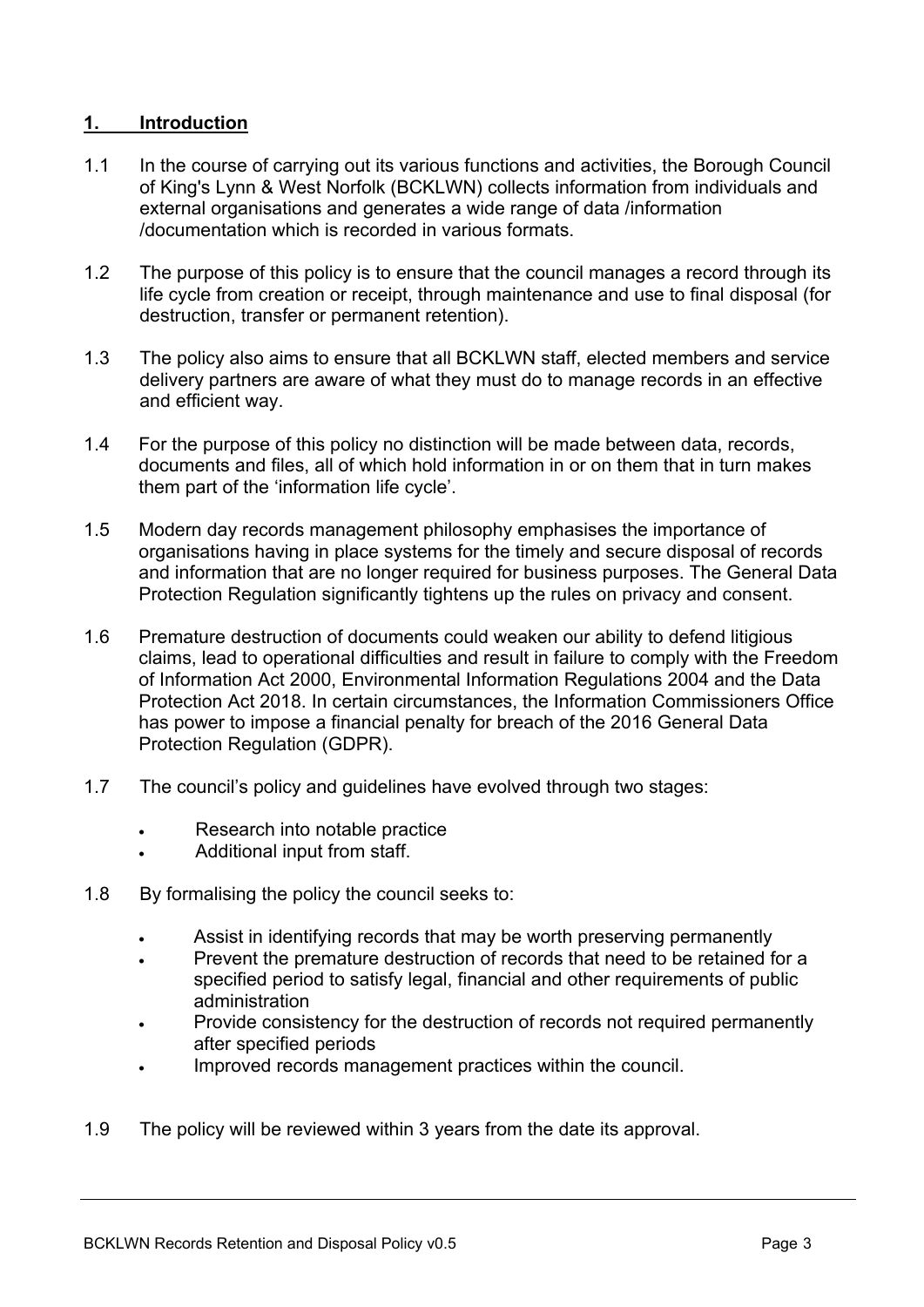## <span id="page-3-0"></span>**2. Scope and purpose**

- 2.1 The purpose of this policy is to provide a corporate policy framework to offer guidance and support to BCKLWN staff and members when making decisions on whether particular records and information should either be:
	- Retained and if so in what format, and for what period; or
	- Disposed of and if so when and by what method.
- 2.2 The guidelines are intended to cover all records and information from creation through to either destruction or retention.
- 2.3 Record retention policies were primarily created to define retention periods for paper records. However as more of the council business is performed electronically there is a need to define the retention periods of electronic records. These guidelines are relevant to records which are electronic, paper or records which have been transferred to another format such as microfiche.
- 2.4 Retention of documents may be necessary to:
	- Meet operational needs
	- Fulfil statutory or other regulatory requirements
	- Evidence events/agreements in case of disputes
	- Ensure the preservation of documents of historical or other value
- 2.5 There are however some records that do not need to be retained for any length of time. Standard Operating Procedure defines types of records that staff may routinely destroy in normal course of business. It usually applies to information that is duplicated, unimportant or only of short-term facilitative value. Such records or information include:
	- Compliment slips
	- Catalogues and trade journals
	- **Telephone message slips**
	- Non-acceptance to invitations
	- Requests for stock information such as planning applications and regeneration plans
	- Out of date distribution lists
	- Working papers which lead to a final report
	- Duplicated and superseded material including manuals and drafts
- 2.6 Permanent retention of records and information is undesirable, and appropriate disposal is to be encouraged for the following reasons:
	- . Indefinite retention of personal data may be unlawful
	- There is a shortage of new storage space and what is available can be costly
	- Disposal of existing paper records can free up office space for more productive activities
	- Reduction of fire risk (for paper records)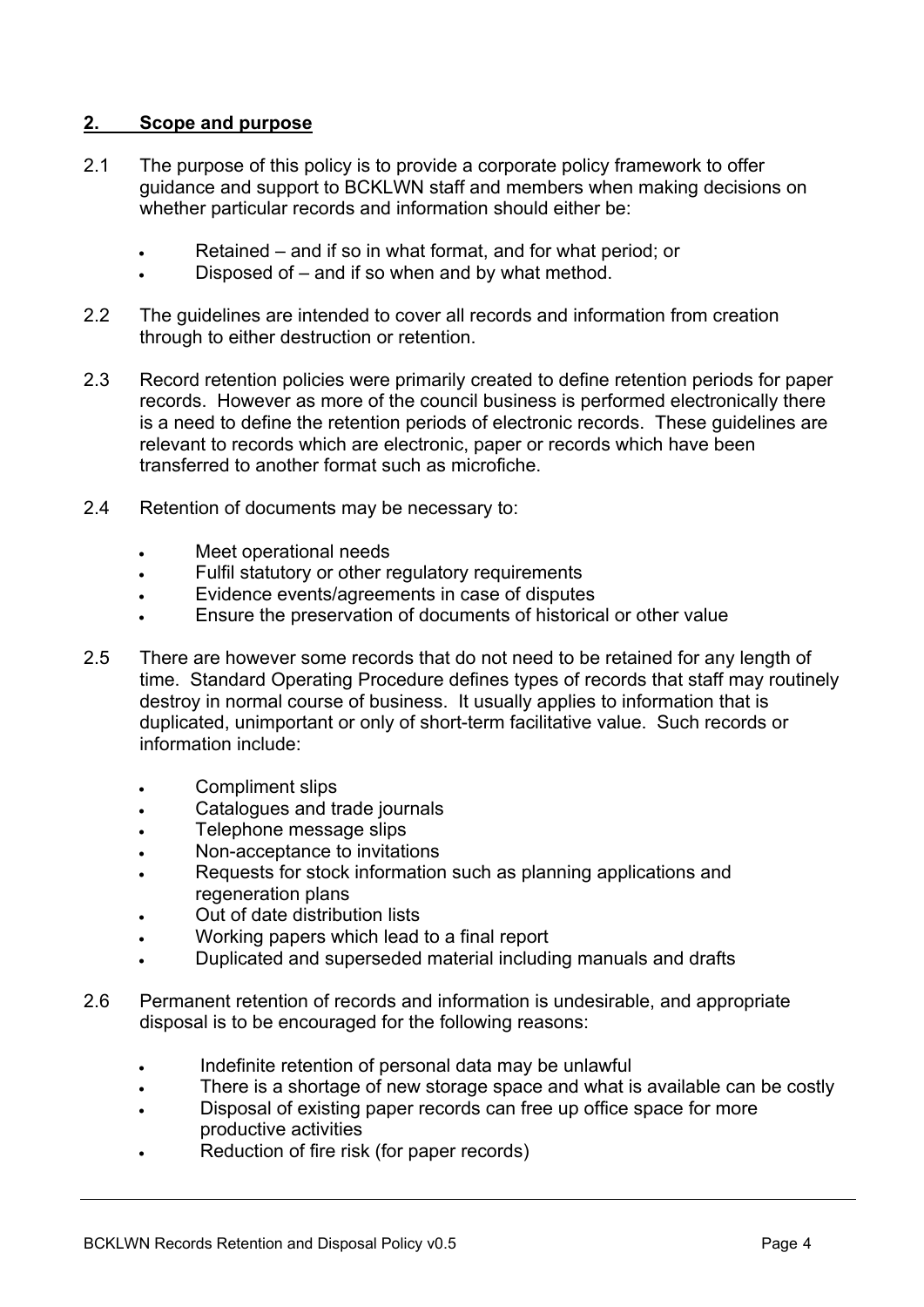- There is evidence that the de-cluttering of office accommodation can be psychologically beneficial for many workers.
- 2.7 Unstructured information systems

Email must not be used for storing council records. It is the responsibility of individuals to maintain their inboxes in compliance with data protection requirements and the council's retention and disposal policy and schedule. Emails that constitute a record which needs to be retained, including those containing person identifying information, must be stored in an appropriate filing system relevant to their confidentiality or business need.

Shared drives or other unstructured information storage solutions (including cloud based storage) used to store any council record should be managed in accordance with the Retention Schedule (Appendix A).

2.8 Structured systems storing person identifying information

All structured information management systems that store records containing person identifying information must be managed in accordance with the Retention Schedule. These systems must have a deletion or archival capability and where appropriate be able to identify a skeleton record (a subset of the original information) for continued retention.

- 2.9 The following council policies should also be considered when referring to the Records Retention and Disposal Policy:
	- Data Protection Policy
	- Data Quality Strategy
	- FOI Publication Scheme
	- ICT Asset Disposal Policy
	- ICT Asset Management Policy
	- ICT Computer Usage Policy
	- ICT Email Policy
	- ICT Internet Policy
	- ICT Security Policy
	- Information Risk Policy
	- Records Retention and Disposal Policy
	- Remote Working Personal Commitment Statement/Briefing Note
	- Travelling Abroad with Council Devices Policy
	- Use of Removable Media Policy

## <span id="page-4-0"></span>**3. Records retention and disposal protocol**

3.1 The Records Retention and Disposal Schedule (Appendix A) provides guidance on recommended and mandatory retention periods for specific classes of records and information.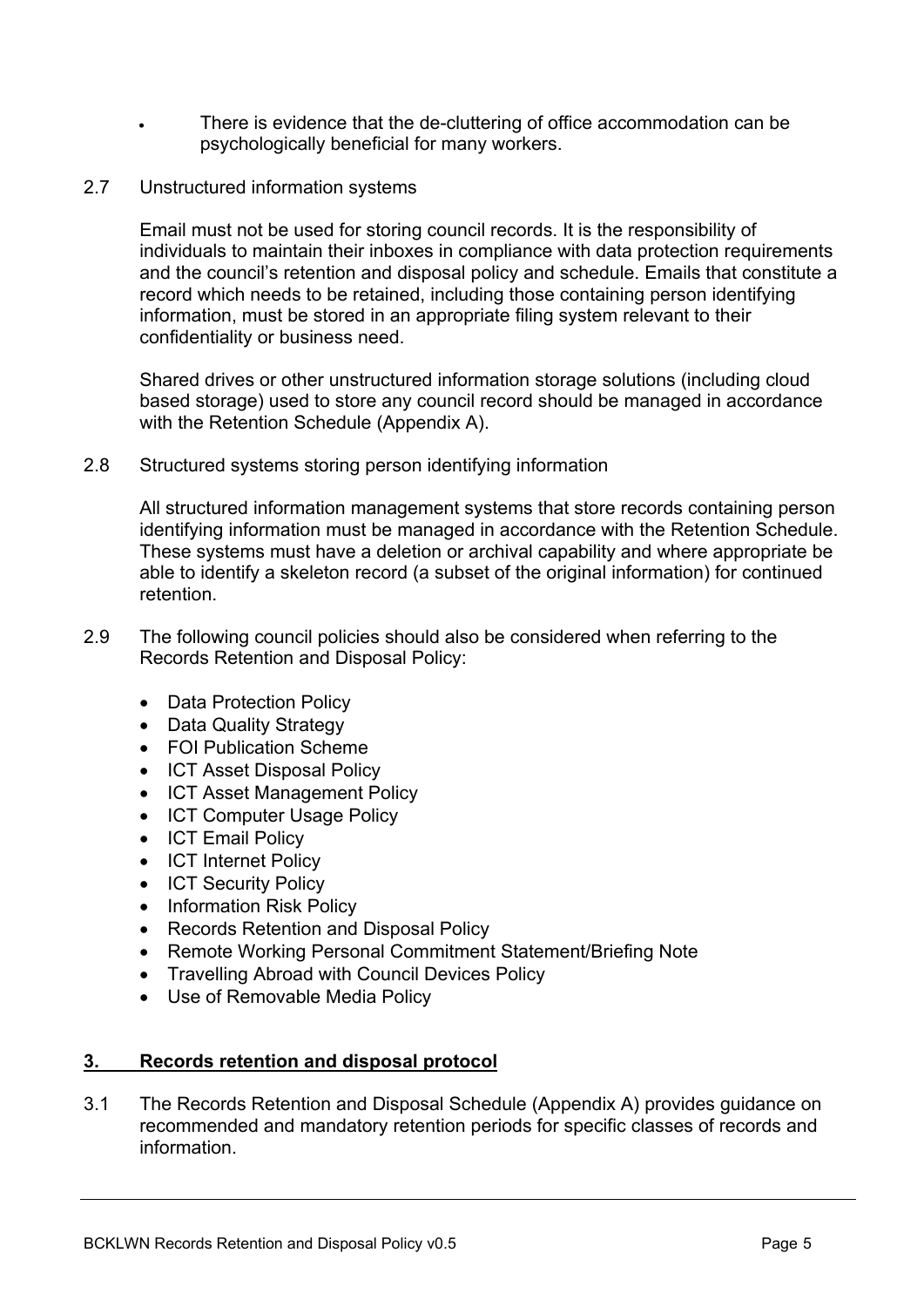- 3.2 If you wish to transfer permanent records to an archive please contact the Systems and Administration Manager, who will outline options for both paper and electronic records.
- 3.3 Where a retention period has expired in relation to a particular record or information a review should be carried out before a final decision is made to dispose. Such reviews need not necessarily be detailed or time consuming. Where the designated officer is familiar with the contents or where contents are straightforward and easily apparent then such an exercise may only take a few minutes.
- 3.4 In the event that a decision is taken to dispose of a particular record or set of records, then consideration should be given to the method of disposal.
	- 3.4.1 Confidential Waste making available for collection by a designated refuse service by placing paper documents containing personal data or confidential information in the blue 'confidential waste' bins. This applies to records listed as "Secure" in the Records Retention and Disposal Schedule.
	- 3.4.2 Recycling where practicable disposal should further recycling in line with the council's commitment to promoting an alternative waste disposal strategy. This applies to records listed as "Dispose" in the Records Retention and Disposal Schedule.
	- 3.4.3 Deletion from a system Documents held on an electronic document management system and main back office systems are subject to national discussions with various software suppliers to enable archiving of data and records. The Information Commissioner has advised that if steps are taken to make data virtually impossible to retrieve, then this will be regarded as equivalent deletion. ICT and the Systems and Administration Manager will advise on deletion.
	- 3.4.4 Migration of documents to an external body this method will be relevant where records or documents are of historic interest. The third party could be the National Archives (formally the Public Records Office). The council's Systems and Administration Manager will advise on this.
	- 3.4.5 Electronic Devices and Removable Media ICT will advise on this as specialised equipment or software may be required. Removable electronic media that have been used to store protectively marked data must be securely deleted before being re-used or disposed of, or securely destroyed where re-use is not possible or required. The normal delete function does not securely delete data as it can still be recovered using readily available recovery tools; ICT will perform the required secure sanitisation and disposal of ICT assets. All electronic equipment including computers, laptops and personal electronic devices, must be returned to ICT for re-use or disposal.

The disposal of data held on CDs, DVDs, USB Memory Sticks and any other removable media and devices should be the responsibility of the department who produced that data. It should be understood that any data belonging to BCKLWN that is discovered by a third party can cause controversy, adverse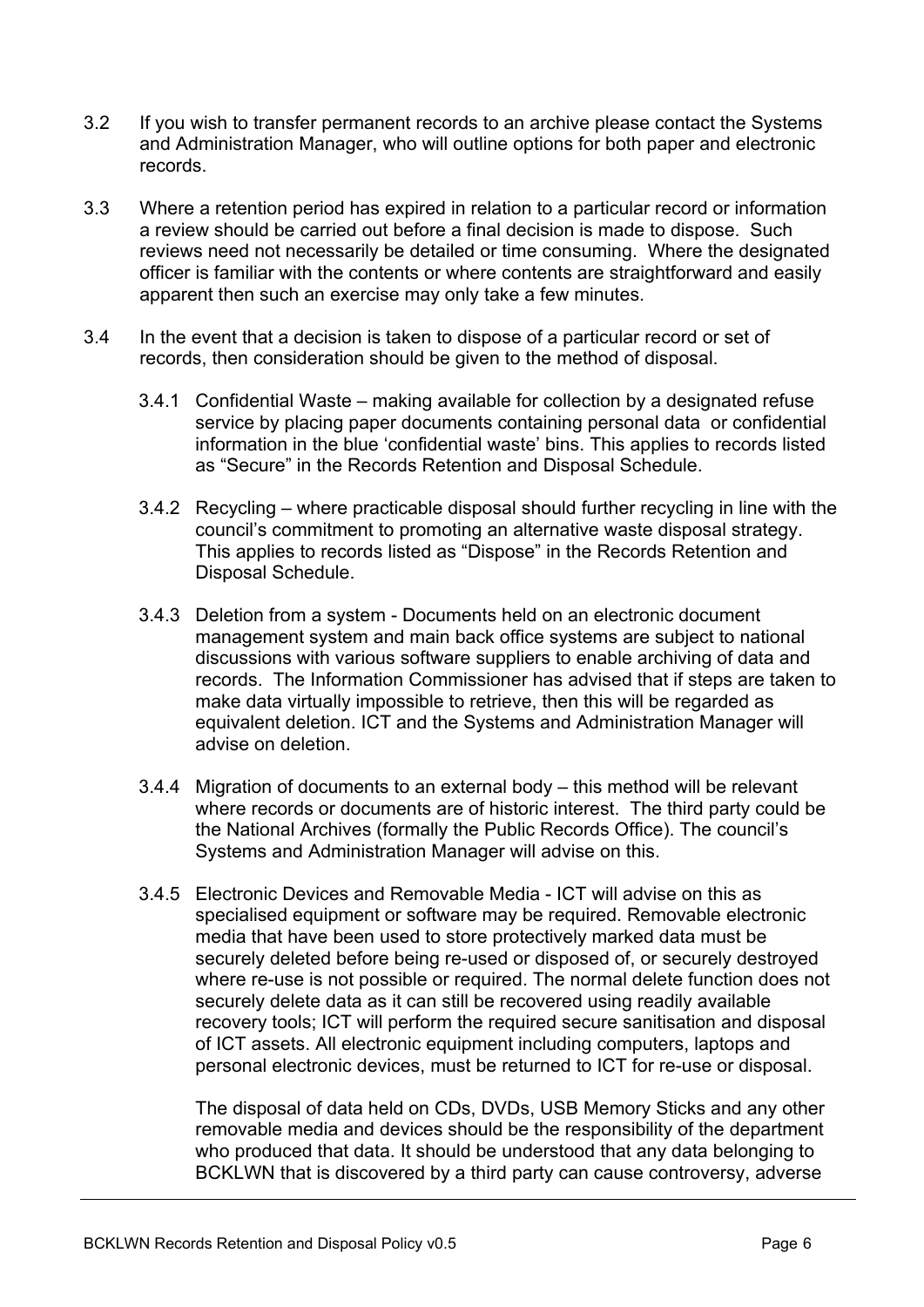publicity and other undesirable consequences for BCKLWN. If you have any doubts about the disposal of data in a safe and appropriate manner, then please contact the ICT Service Desk for further advice and information.

3.5 An audit trail of disposed records must be logged by keeping a record of the document or information disposed of, the date and method of disposal, and the officer who authorised disposal. The documenting of the disposal is particularly important due to the Freedom of Information Act. A log is maintained of records that are stored and disposed of by "Stor-a-File". Services should retain a local log of records that are disposed of using the form attached at Appendix B. Guidance on disposal is attached at Appendix C.

## <span id="page-6-0"></span>**4. Roles and responsibilities**

## <span id="page-6-1"></span>**4.1 Members**

Elected members are responsible for overseeing effective records management by the officers of the council and promoting adherence to this policy and the supporting framework.

Members also have access to records in the form of agendas, minutes, reports, briefing notes and correspondence with officers, community groups, members of the public, etc. These records can be sensitive particularly where the documents are exempt from publication, relate to individuals within their electoral ward, etc. Members therefore have a responsibility to manage and dispose of records in accordance with the Record Retention and Disposal Policy and Schedule.

## <span id="page-6-2"></span>**4.2 Chief Executive**

The Chief Executive has responsibility for the oversight and implementation of information risk management and fulfils the function of Senior Information Risk Owner (SIRO).

## <span id="page-6-3"></span>**4.3 Management Team**

Management Team are responsible for:

- approving and promoting this policy and the supporting framework;
- considering from time to time records management reports and ensuring due attention and
- resources are applied throughout the council to identified areas of need; and
- the operation and promotion of this policy and supporting framework within their service areas:
	- o ensuring sufficient resources are allocated to meet corporate record management requirements;
	- $\circ$  ensuring those acting on behalf of the council receive appropriate training that is maintained and monitored on a regular basis, to ensure understanding and effectiveness;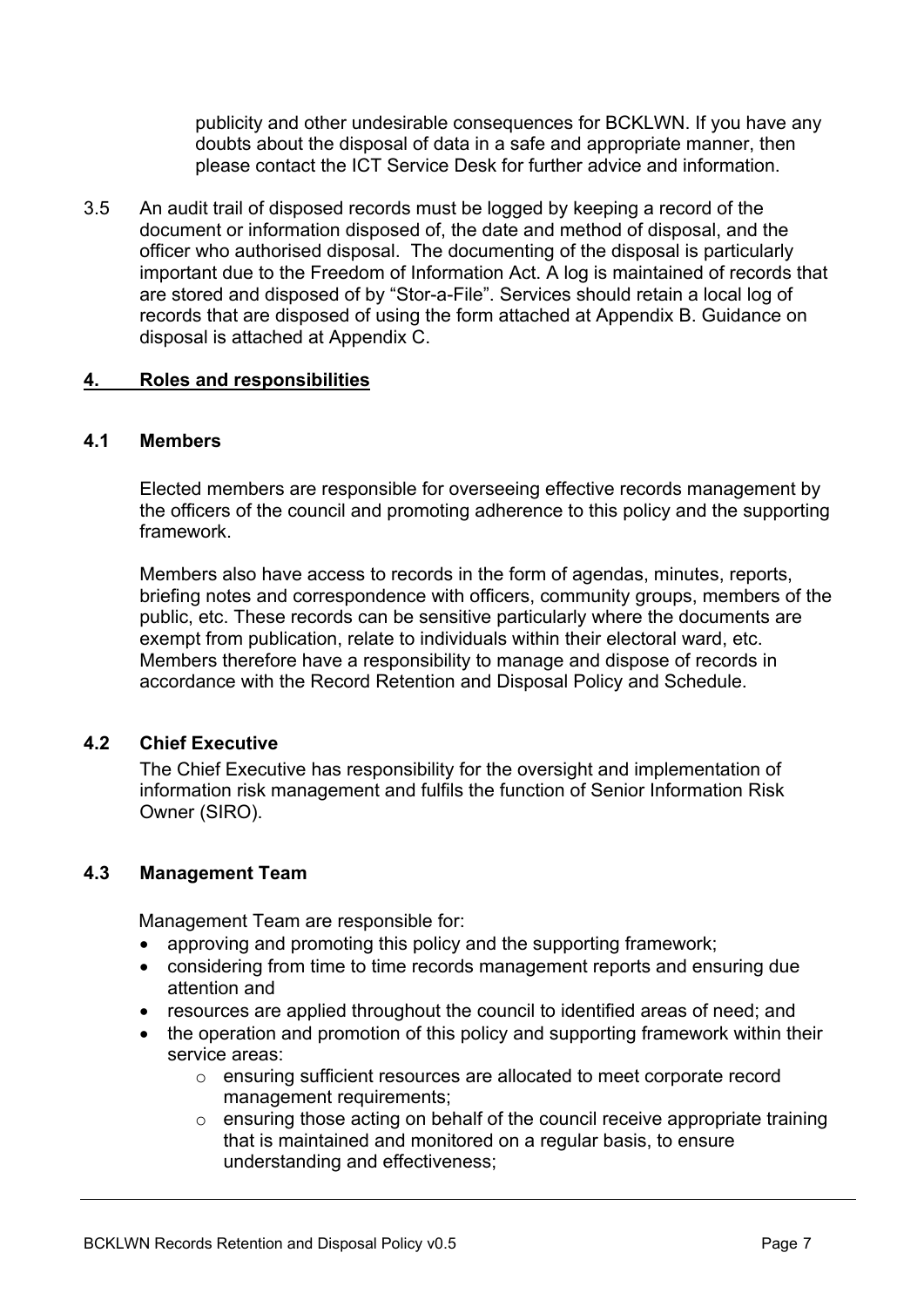- o appropriate officers are appointed (and designated as required) to liaise and support records management groups and activities, and communicate records management to services; and
- o records management is included in the business planning process.

#### <span id="page-7-0"></span>**4.4 Service managers**

Responsibility for determining (in accordance with the Retention and Disposal Policy) whether to retain or dispose of specific documents rests with the individual service manager, in respect of those documents that properly fall within the remit or control of his/her service. The service manager will also need to audit legacy data to find out where it is and identify whether consent was granted correctly. They also need to delete records where it was not or where new consent cannot be obtained. The service manager will also need to ensure that privacy is designed into processes and services by default.

The rationale for this is that it is reasonable to both assume and expect that each service manager should be broadly conversant with the types of records received, generated and stored by his/her service.

Service managers may delegate the operational aspects of this function to one or more senior officers within their service. However in doing so they should ensure that any such officer is fully conversant with this Policy and is also familiar with the operational requirements of the service in relation to document retention/disposal and the General Data Protection Regulations.

## <span id="page-7-1"></span>**4.5 Deputy Senior Information Risk Owner (SIRO)**

The Deputy Senior Information Risk Owner (SIRO) is a senior officer who is familiar with information risks and supports the Chief Executive to provide the focus for the management of information risk across the council. They help establish and maintain assurance that information risk is being managed appropriately and effectively across the council and for any services contracted for.

#### <span id="page-7-2"></span>**4.6 Information Asset Owners (IAOs)**

Each Head of Service is an Information Asset Owner (IAO) and is accountable to the SIRO for information assets within their business unit. Each IAO is responsible for how that information is held, used and shared. Each IAO will provide assurance that information risk is being managed effectively for those information assets that they have been assigned ownership. IAOs will be assisted in their roles by staff acting as Information Asset Administrators or equivalent that have day to day responsibility for management of information risks affecting one or more assets.

## <span id="page-7-3"></span>**4.7 Information Asset Administrators (IAAs)**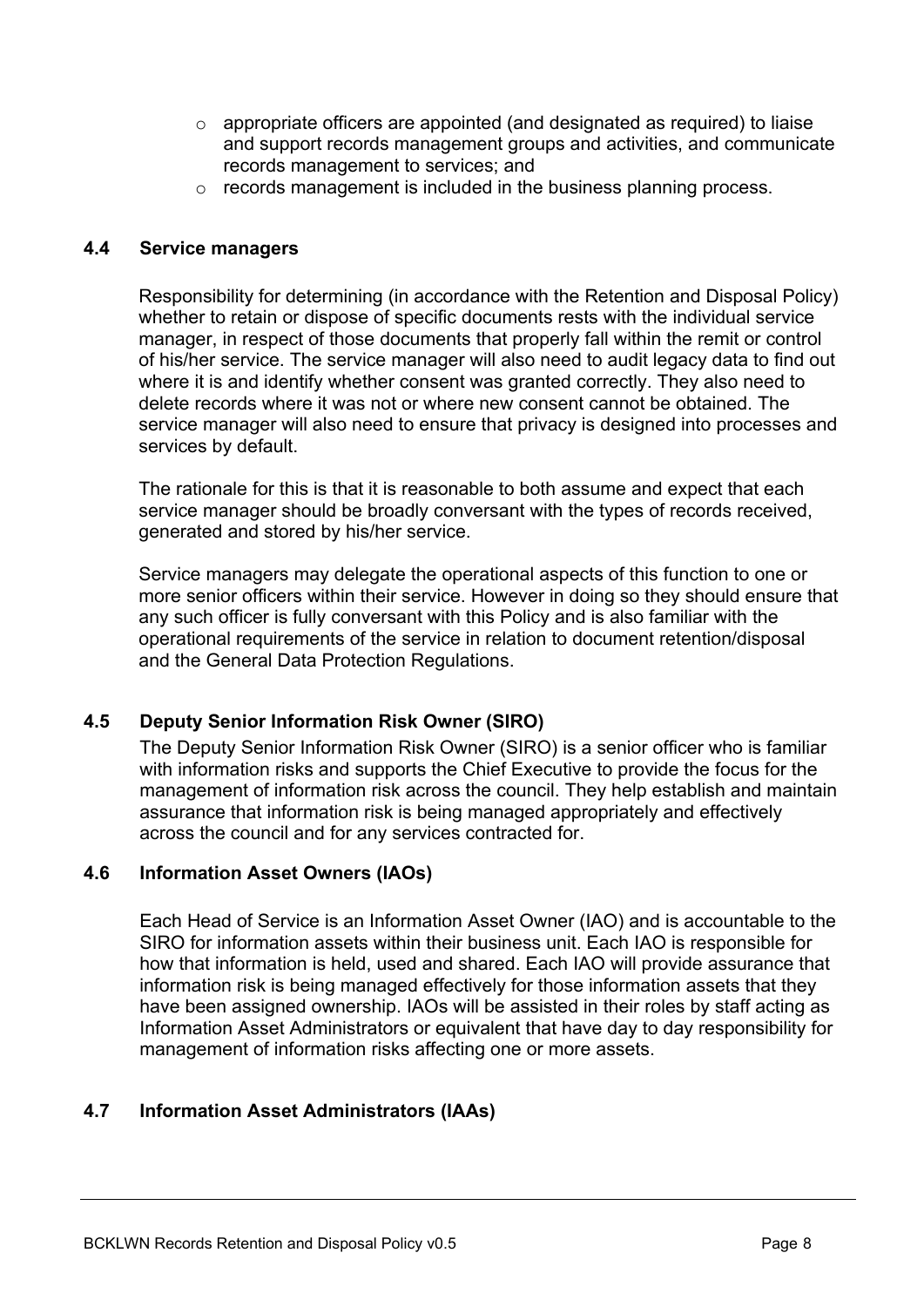IAAs are operational staff with day to day responsibility for managing risks to their information asset and shall work with the IAO and with other supporting staff in risk management roles to manage information risk to their asset.

#### <span id="page-8-0"></span>**4.8 Individuals**

Council employees, including contractors, consultants and volunteers employed to undertake council business, have a responsibility to document actions and decisions by creating and filing appropriate records and subsequently to maintain and dispose of those records in accordance with records management procedures.

#### <span id="page-8-1"></span>**4.9 Legal Services/Eastlaw**

Can advise on whether minimum retention periods are prescribed by law, and whether retention is necessary to protect the council's position where the likelihood of a claim has been identified by the relevant service managers.

Legal Services/Eastlaw staff cannot be expected to possess the operational or background knowledge required to assess whether a particular document may be required by the service concerned for operational need. This is the responsibility of the relevant service manager or his/her designated officers.

## <span id="page-8-2"></span>**4.10 Information Communications Technology (ICT)**

The council's ICT Asset Policy states:

The disposal of all ICT hardware assets is the sole responsibility of the ICT Department. Furthermore, no ICT hardware asset should be disposed of by any person, other than an authorised member of the ICT Department.

The disposal of data held on CDs, DVDs, USB Memory Sticks and any other removable media and devices should be the responsibility of the department who produced that data. It should be understood that any data belonging to BCKLWN that is discovered by a third party can cause controversy, adverse publicity and other undesirable consequences for BCKLWN. If you have any doubts about the disposal of data in a safe and appropriate manner, then please contact the ICT Service Desk for further advice and information.

## <span id="page-8-3"></span>**4.11 Systems and Administration Manager**

The Systems and Administration Manager is available to provide Service Managers with advice and guidance on effective records management practices, and any queries regarding this Policy and the attached Retention and Disposal Schedule.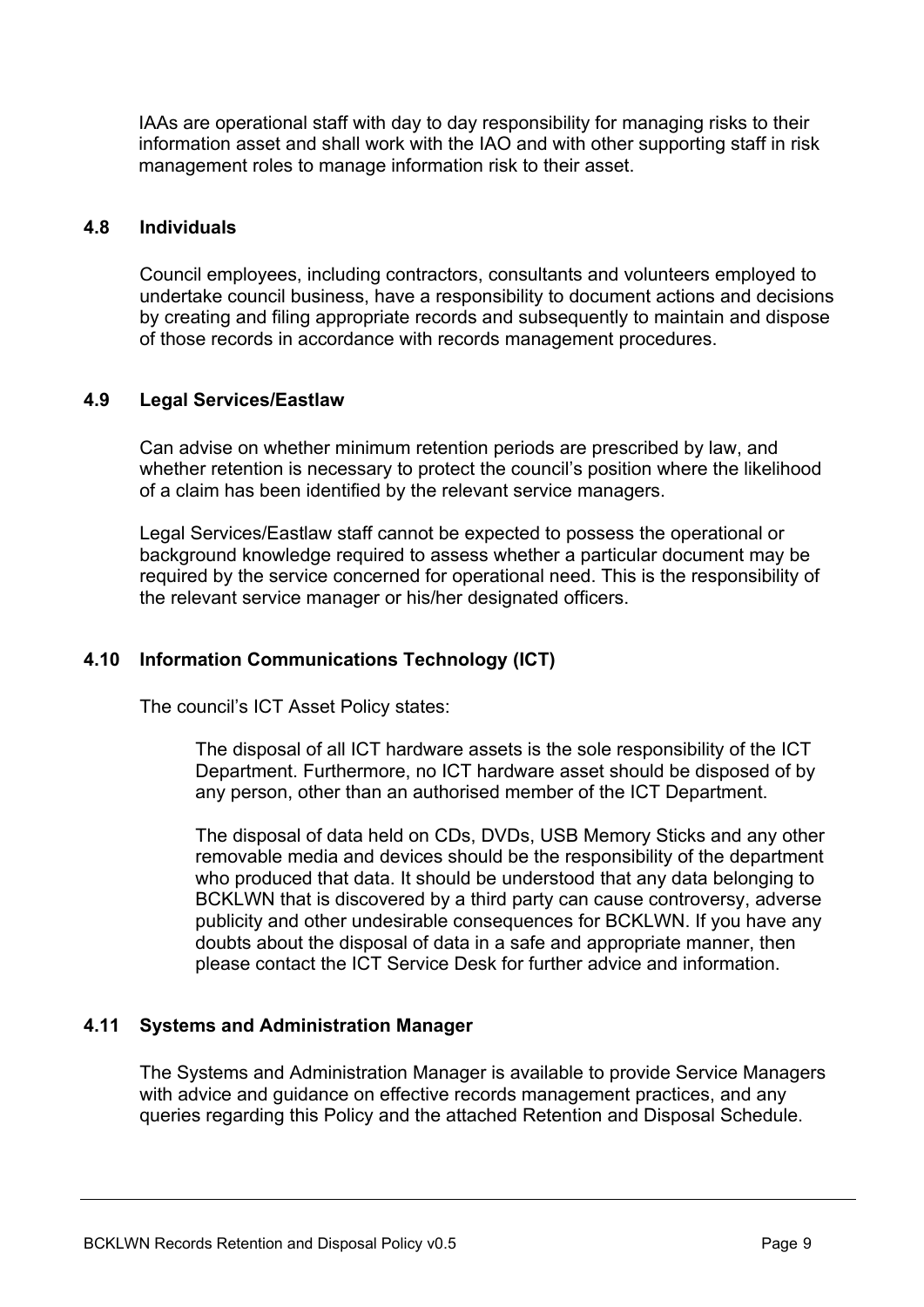This Policy with be reviewed by the Systems and Administration Manager on a triennial basis unless any practical implications are identified sooner, at which time the guidance will be updated to reflect the latest position.

## <span id="page-9-0"></span>**4.12 Commissioned services and suppliers**

It is important to ensure contracts place clear obligations on suppliers to manage records, created or held by external agencies, on behalf of the council, in accordance with the Records Retention and Disposal Policy. A data sharing agreement should be considered to set out how a third party will be holding our data, the security arrangements they have in place and where data has been shared for a particular contract / project how data will be disposed of post-contract.

## <span id="page-9-1"></span>**4.13 Partnership working**

Where records are created as a result of partnership working there needs to be clearly defined responsibilities between BCKLWN and the partner organisation for the creation and management of records.

Where BCKLWN is the lead partner:

- the council's Records Retention and Disposal Policy will be applicable;
- the council will be responsible for the custody and ownership of the records;

Where another organisation is the lead partner:

- the records management policy and procedures of the lead organisation are
- applicable:
- the lead partner organisation will be responsible for custody and ownership of
- records;
- the council should identify and retain records relating to its role in the partnership required for its own business purposes. They should be retained in line with the council's records management policy.

Where there is no identified lead partner the council should ensure that provisions are made for one of the partners to assume responsibility for the management of the records.

A data sharing agreement should be considered to set out how a partner will be holding our data, the security arrangements they have in place and where data has been shared for a particular project how data will be disposed of post-project.

## <span id="page-9-2"></span>**4.14 Home and mobile working**

Modernised ICT systems, working practices and work styles have implications for records management particularly when working at home or from various locations. Please refer to the Remote Working Personal Commitment Statement/Briefing Note for further guidelines.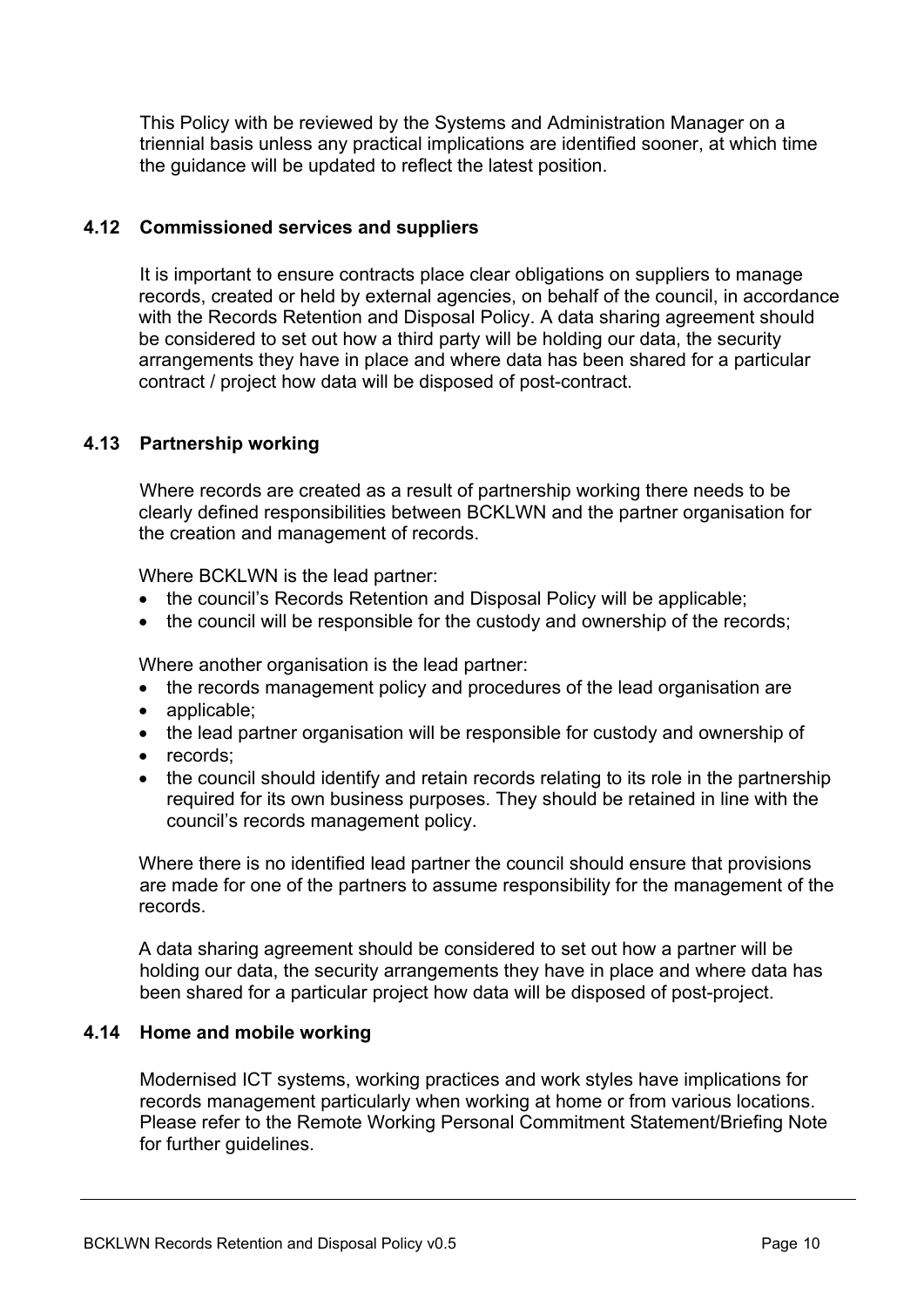As a general rule, manual and electronic records containing personal data should not be removed from council premises. The ICT Computer Usage Policy states that:

..with the increased use of notebook computers and other mobile devices, the possibilities of confidential data accidently entering the public domain has risen dramatically. As such users of (but not exclusive to) a Laptop, Netbook, PDA, Tablet and Smart Phone's must also adhere to the following guidelines:

- Do not allow anyone who is not an employee of BCKLWN to use the notebook. This especially applies to family and friends.
- When using a notebook in the public domain, do not leave data on screen for longer than is necessary as this may be able to be viewed by people nearby.
- If the notebook or mobile device contains confidential data, liaise with ICT to arrange for the notebook to have the data or device encrypted.
- Do not leave a notebook unattended in a public place and do not store in a car overnight.
- Do not use cloud data storage to synchronise any information between devices without prior ICT approval.

Additional guidance for home/mobile working is set out in the ICT Security Policy.

## <span id="page-10-0"></span>**4.15 Data and media sent offsite**

The ICT Security Policy sets out required practices. Should it be necessary to send media (CD's, DVD's USB memory sticks, etc.) off site that contain (or may possibly contain) sensitive or personal data, it must be sent by recorded delivery with a regulated and trusted courier.

All data should be classified according to the Government Security Classifications (GSC) scheme).

All records classified as 'Official - Sensitive' and above must be sent in an agreed encrypted format to minimise the risk of a data breach should the records go missing in transit. If in any doubt about sending data and media to suppliers, please contact the ICT Service Desk for further advice and guidance.

## <span id="page-10-1"></span>**5. Legislative framework**

5.1 Retention periods are often set by statute, whilst others are guidelines following notable practice in local government. The Retention and Disposal Policy reflects the requirements of the Data Protection Act 2018, General Data Protection Regulations, the Freedom of Information Act 2000 and the Environmental Information Regulations 2004.

## <span id="page-10-2"></span>**5.2 Data Protection Act 2018 (DPA)**

The fifth data protection principle states that:

*"..personal data processed for any of the law enforcement purposes must be kept for no longer than is necessary for the purpose for which it is processed.*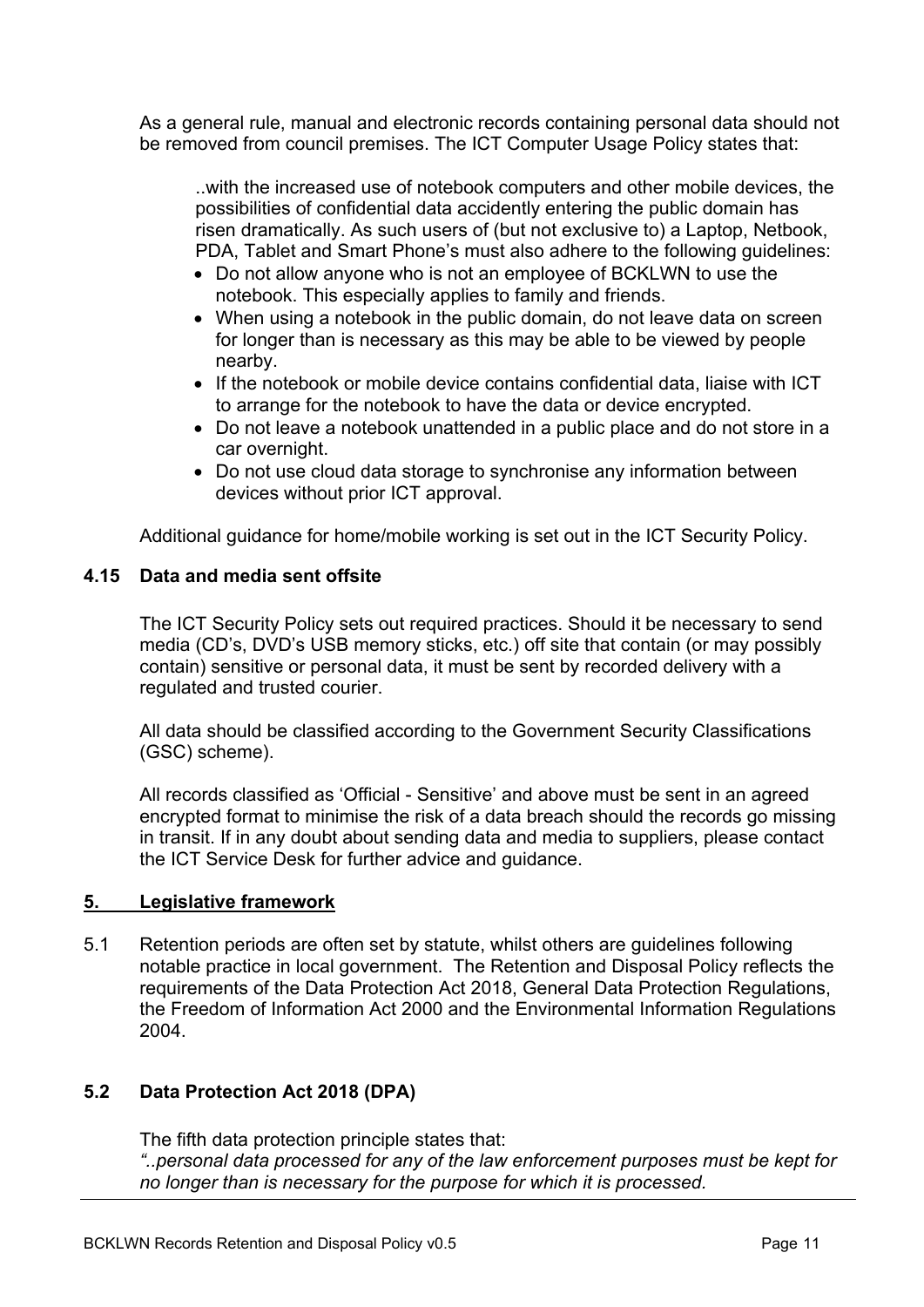*Appropriate time limits must be established for the periodic review of the need for the continued storage of personal data for any of the law enforcement purposes."*

If any personal detail is of sufficient interest to be archived, the DPA makes provisions for the personal data processed only for *'scientific, historical' or 'statistical' purposes'.*

This is conditional on meeting the criteria outlined in the Act.

## <span id="page-11-0"></span>**5.3 Freedom Of Information Act 2000 (FOIA)**

The FOIA gives anyone the right access to information held by the council.

There should be clearly defined policies and procedures for the retention and disposal of records. To ensure compliance the council has established a Retention and Disposal Schedule (Appendix A) which details record types held by all areas of the organisation.

## <span id="page-11-1"></span>**5.4 Environmental Information Regulations 2004**

The Environmental Information Regulations 2004 give people a right of access to information about the activities of public authorities that relate to or affect the environment, unless there is good reason for them not to have the information. This is sometimes referred to as a presumption in favour of disclosure.

## <span id="page-11-2"></span>**5.5 Local Government Act 1972 (LGA) Part VA**

This legislation governs public access to certain documents relating to council and committee meetings. Certain documents that form part of the public part of the agenda are required to be available for inspection by members of the public.

## <span id="page-11-3"></span>**5.6 Tax legislation**

Minimum retention for certain financial records are imposed by statutes such as the VAT Act 1994, and the Taxes Management Act 1970.

## <span id="page-11-4"></span>**5.7 Statutory registers**

Various local government statutes require registers to be kept of certain events, notifications, or transactions. It is implicit within such legislation that these records be maintained on a permanent basis, unless the legislation concerned stipulates otherwise.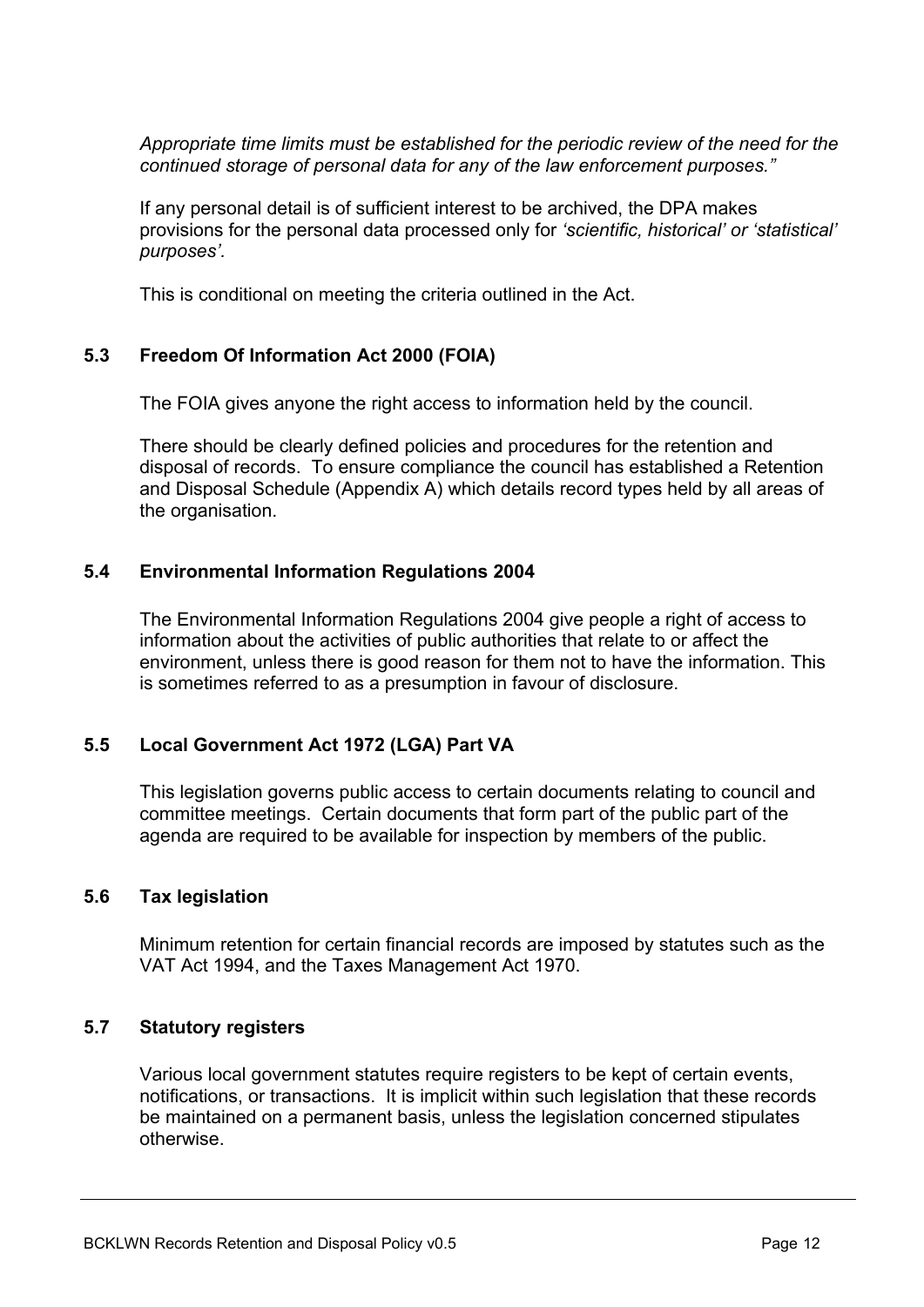## <span id="page-12-0"></span>**5.8 The Audit Commission Act 1998**

This provides auditors with a right of access to every document relating to the council that appears necessary for the purposes of carrying out the auditor's function under the Act.

## <span id="page-12-1"></span>**5.9 General Data Protection Regulations (GDPR)**

GDPR, if implemented correctly and in the right spirit, will help the council to foster the public's trust in the way it works. GDPR builds on current data protection legislation across European member states to consolidate this into a common set of standards that will apply to the processing of personal data for any European citizen, wherever that citizen may reside or wherever the processing takes place.

Under the GDPR, the council will need to have consent or one of five other specific legitimate reasons to hold and process individuals' data, including all legacy data. GDPR also stipulates the right of citizens:

- to be forgotten
- to make subject access requests at any time
- to have their data protected by processes of encryption or pseudonymisation<sup>1</sup>
- to prevent direct marketing
- to prevent automated decision-making and profiling, and
- to obtain and reuse any data held.

These obligations are applicable to both data controllers and processors. Data Controller means a person who determines the purpose for which and the manner in which any personal data are, or are to be, processed. The council is a Data Controller. Data Processor means any person or organisation that processes the data on behalf of the Data Controller.

Under Article 30 of GDPR, the council has responsibilities to document the personal data it processes as a controller and processor. These records will need to align with the Record Retention and Disposal Schedule.

The council will need to audit legacy data to find out where it is and identify whether consent was granted correctly. Records will need to be deleted where consent is absent or cannot be obtained. The council will also need to ensure that privacy is designed into processes and services by default.

In the absence of any legal requirements, personal data may only be retained as long as necessary for the purpose of processing. This means data is to be deleted e.g. when:

<sup>1</sup> Pseudonymisation" of data means replacing any identifying characteristics of data with a pseudonym, or, in other words, a value which does not allow the data subject to be directly identified. It should be distinguished from anonymisation, as it only provides a limited protection for the identity of data subjects as it still allows identification using indirect means. Where a pseudonym is used, it may be possible to identify the data subject by analysing the underlying or related data. .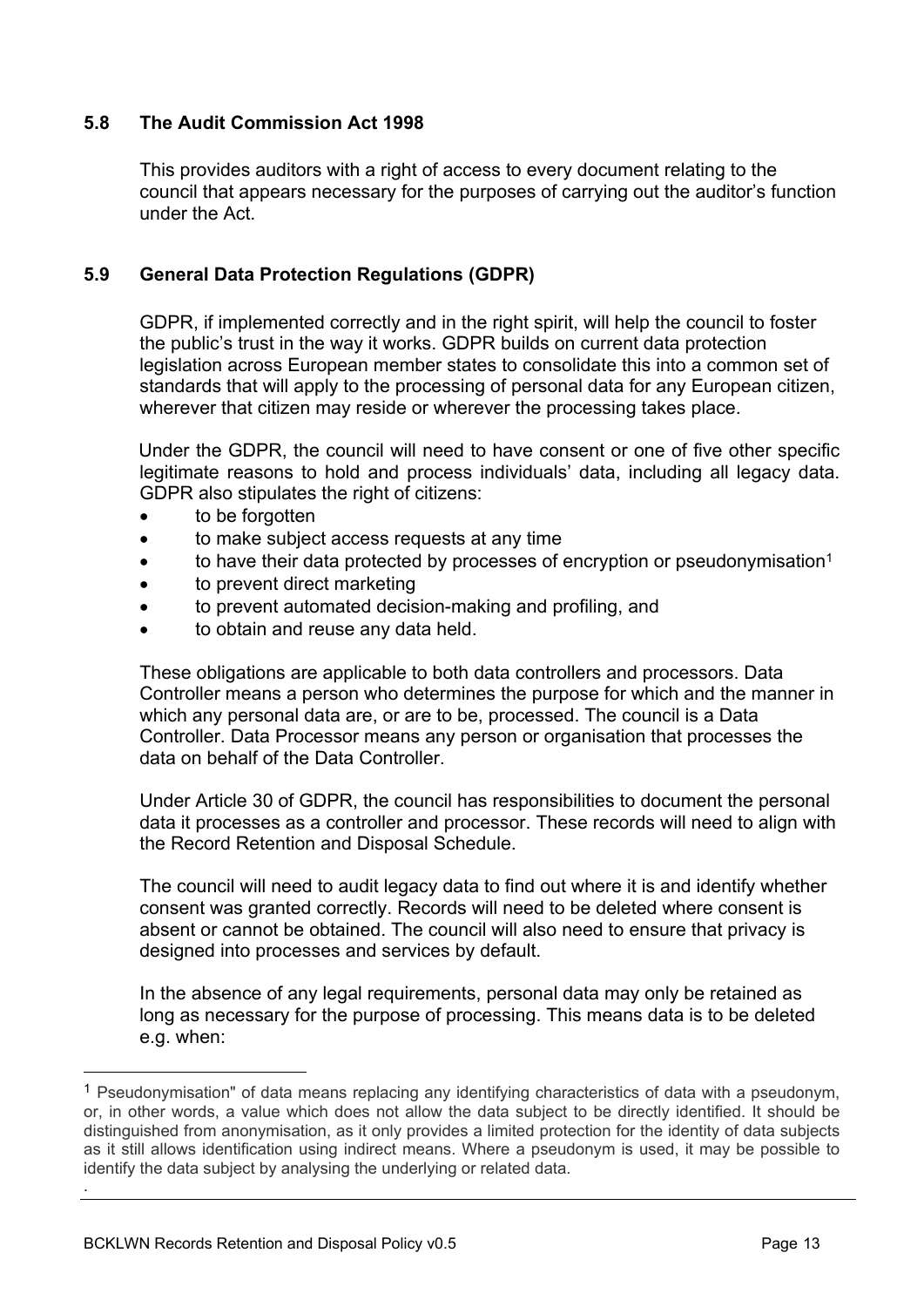- the data subject has withdrawn consent to processing;
- a contract has been performed or cannot be performed anymore; or
- $\bullet$  the data is no longer up to date.

Exceptions may apply to the processing for historical, statistical or scientific purposes.

#### Expiration of the retention period

After the expiration of the applicable retention period personal data does not necessarily have to be completely erased. It is sufficient to anonymise the data. This may, for example, be achieved by means of:

- erasure of the unique identifiers which allow the allocation of a data set to a unique person;
- erasure of single pieces of information that identify the data subject (whether alone or in combination with other pieces of information);
- separation of personal data from non-identifying information (e.g. an order number from the customer's name and address); or
- aggregation of personal data in a way that no allocation to any individual is possible.

In some cases, no action will be required if data cannot be allocated to an identifiable person at the end of the retention period, for example, because:

- the pool of data has grown so much that personal identification is not possible based on the information retained; or
- the identifying data has already been deleted.

#### Information obligations

In addition to other information obligations, in the context of data retention data subjects must be informed of:

- the retention period:
- $\bullet$  if no fixed retention period can be provided the criteria used to determine that period; and
- the new retention period if the purpose of processing has changed after personal data has been obtained.

## <span id="page-13-0"></span>**6. Bibliography**

ISO [15489](https://www.iso.org/obp/ui/#iso:std:iso:15489:-1:ed-2:v1:en) (BS ISO 15489-1:2001) Information and Documentation, Records Management, International Organization for Standardization

BS [10008:2014,](https://www.bsigroup.com/en-GB/bs-10008-electronic-information-management/) Evidential Weight and Legal Admissibility of Electronic Information, The British Standards Institution

Information [management](http://www.nationalarchives.gov.uk/information-management/), The National Archives (formally the Public Records Office). Information and Records [Management](http://irms.org.uk/?) Society

Retention [Guidelines](https://www.whatdotheyknow.com/request/19342/response/54053/attach/3/Records%20Management%20Retention%20Guidlines%20for%20LG.pdf) for Local Authorities, The Records Management Society of Great Britain, 2003

[Managing](https://www.ark-group.com/sites/default/files/product-pdf-download/Managing%20Records%20Retention%20and%20Disposal_sample%20chapter.pdf) Records Retention and Disposal, Alison North, Ark Group, 2009 The Guide to the [Environmental](https://ico.org.uk/for-organisations/guide-to-the-environmental-information-regulations/) Information Regulations, Information Commissioners Office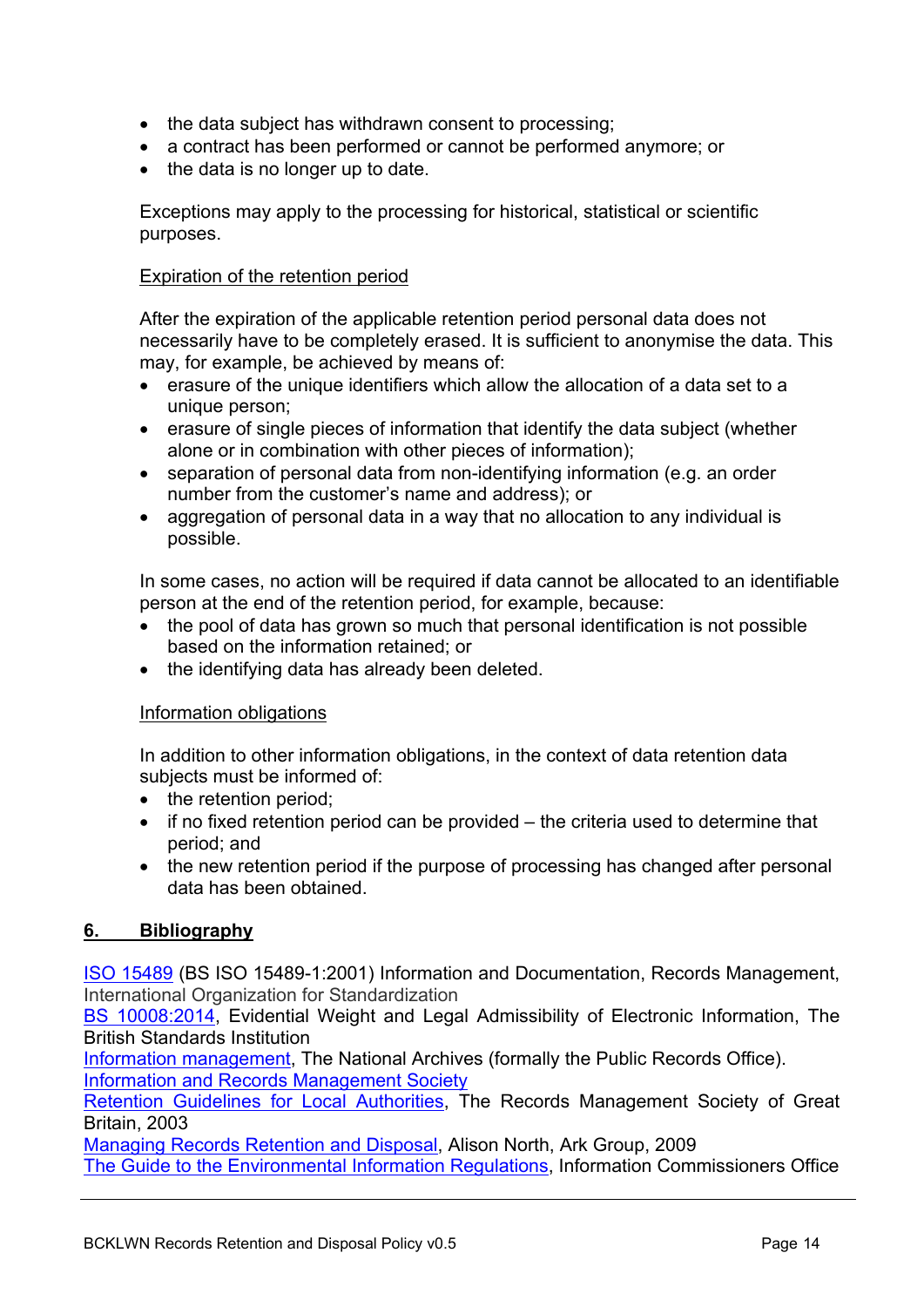The Guide to Freedom of [Information](https://ico.org.uk/for-organisations/guide-to-freedom-of-information/), Information Commissioners Office

The Guide to Data [Protection](https://ico.org.uk/for-organisations/guide-to-data-protection/), Information Commissioners Office

The Guide to the General Data Protection [Regulation](https://ico.org.uk/for-organisations/guide-to-the-general-data-protection-regulation-gdpr/) (GDPR), Information Commissioners **Office** 

Privacy Notice Code of [Practice,](https://ico.org.uk/for-organisations/guide-to-data-protection/privacy-notices-transparency-and-control/) Information Commissioners Office

[ISO27001](https://www.iso.org/isoiec-27001-information-security.html), Information security management systems, International Organization for **Standardization** 

GDPR: [Regulation](https://publications.europa.eu/en/publication-detail/-/publication/3e485e15-11bd-11e6-ba9a-01aa75ed71a1/language-en) (EU) 2016/679, European Parliament and of the European Council, 27 April 2016

Data [Protection](https://www.gov.uk/government/collections/data-protection-bill-2017) Bill 2017, Department for Digital, Culture, Media & Sport, 2017

## <span id="page-14-0"></span>**7. Revision history**

| Policy name | <b>Records Retention and Disposal Policy</b>                 |  |  |  |  |  |
|-------------|--------------------------------------------------------------|--|--|--|--|--|
| Policy      | This policy sets out the Council's approach to the retention |  |  |  |  |  |
| description | and disposal of records to ensure compliance with various    |  |  |  |  |  |
|             | acts of legislation and notable practice.                    |  |  |  |  |  |
| Document    | Di Hill, Debbie Ess, Ged Greaves                             |  |  |  |  |  |
| authors     |                                                              |  |  |  |  |  |

| Version<br>number | Date formally<br>approved | Reason<br>update     | for $\vert$ Author  | Review date |
|-------------------|---------------------------|----------------------|---------------------|-------------|
| V <sub>0.1</sub>  | 30/09/2011                | First draft          | <b>Diane Cross</b>  |             |
| F <sub>1</sub>    | 26/01/2012                | <b>Final version</b> | <b>Karen Butler</b> | 2018        |
| V <sub>0.1</sub>  | 14/02/2018                | First draft          | <b>Ged Greaves</b>  |             |
| V <sub>0.2</sub>  | 18/05/2018                | Second draft         | <b>Ged Greaves</b>  |             |
| V <sub>0.3</sub>  | 22/05/2018                | Third draft          | <b>Ged Greaves</b>  |             |
| V <sub>0.4</sub>  | 17/09/2018                | Fourth draft         | <b>Ged Greaves</b>  |             |
| V <sub>0.5</sub>  | 19/09/2018                | Fifth draft          | <b>Ged Greaves</b>  |             |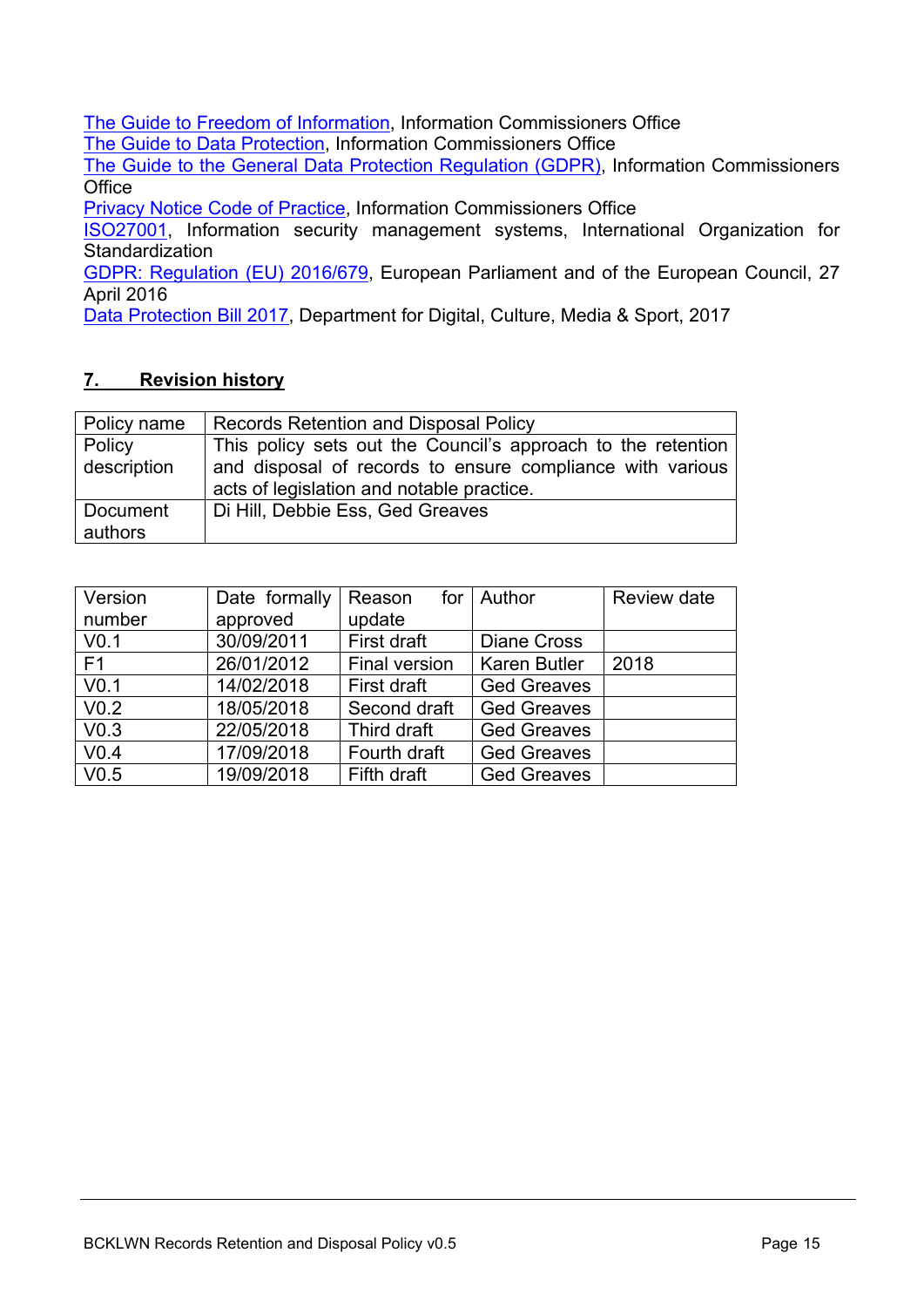# <span id="page-15-0"></span>**Appendix A – Records Retention and Disposal Schedule**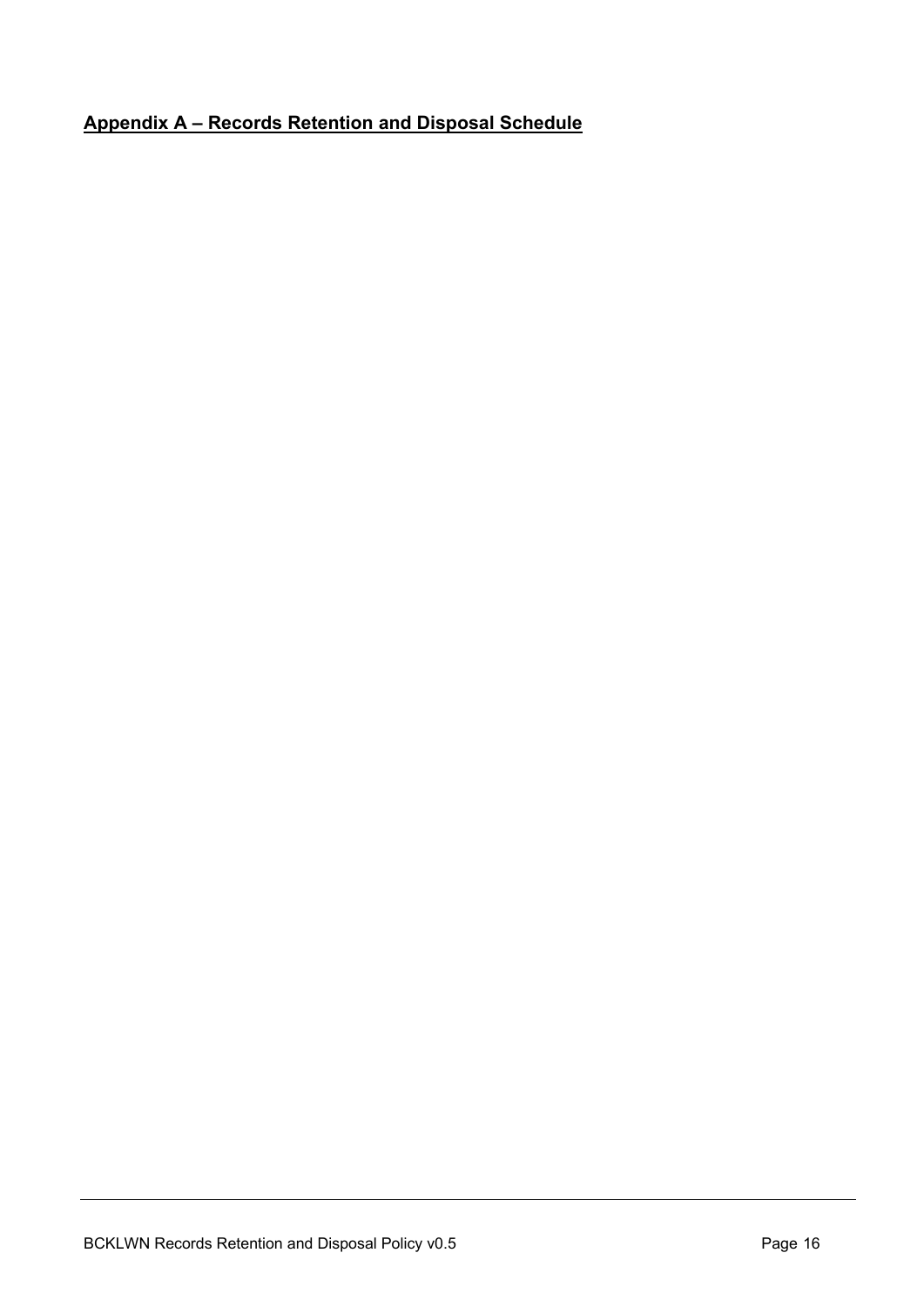# **Appendix B – Disposal log**

<span id="page-16-0"></span>

| Date of<br>disposal | Document/Information                                               | <b>Method</b><br><b>of</b><br><b>Disposal</b>                           | Is there an<br>outstanding<br><b>FOI/SAR</b><br>request on<br>these records? | <b>Notes</b>                    | <b>Amount (nbr</b><br>of boxes,<br>files, records) | <b>Authorised</b> | <b>Directorate</b> |
|---------------------|--------------------------------------------------------------------|-------------------------------------------------------------------------|------------------------------------------------------------------------------|---------------------------------|----------------------------------------------------|-------------------|--------------------|
| 28/06/2017          | Legal file relating to the<br>purchase of land at Main<br>Street.  | <b>Shred</b><br>Station $-$<br><b>Shredded</b>                          | No                                                                           | Land<br>disposed<br>of in 1991. | 1 file, approx.<br>200 pages                       | Name<br>Job Title |                    |
| 28/06/2017          | Project files relating to<br>service reviews<br>conducted in 2010. | <b>Shred</b><br>Station $-$<br><b>Shredded</b><br>Data files<br>deleted | No                                                                           |                                 | 2 files approx.<br>400 pages                       | Name<br>Job Title |                    |
|                     |                                                                    |                                                                         |                                                                              |                                 |                                                    |                   |                    |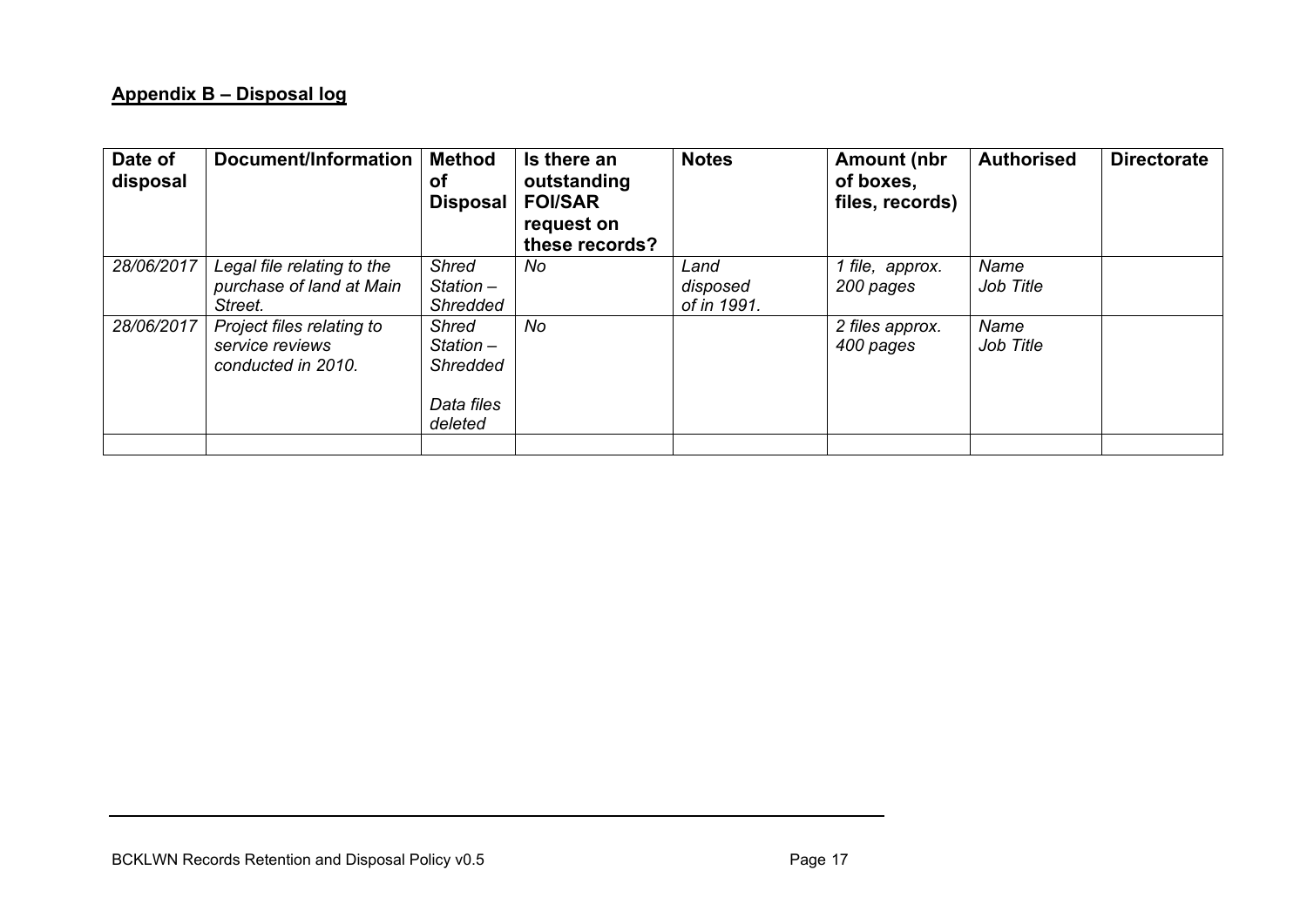#### **Appendix C – Outline disposal flowchart**

<span id="page-17-0"></span>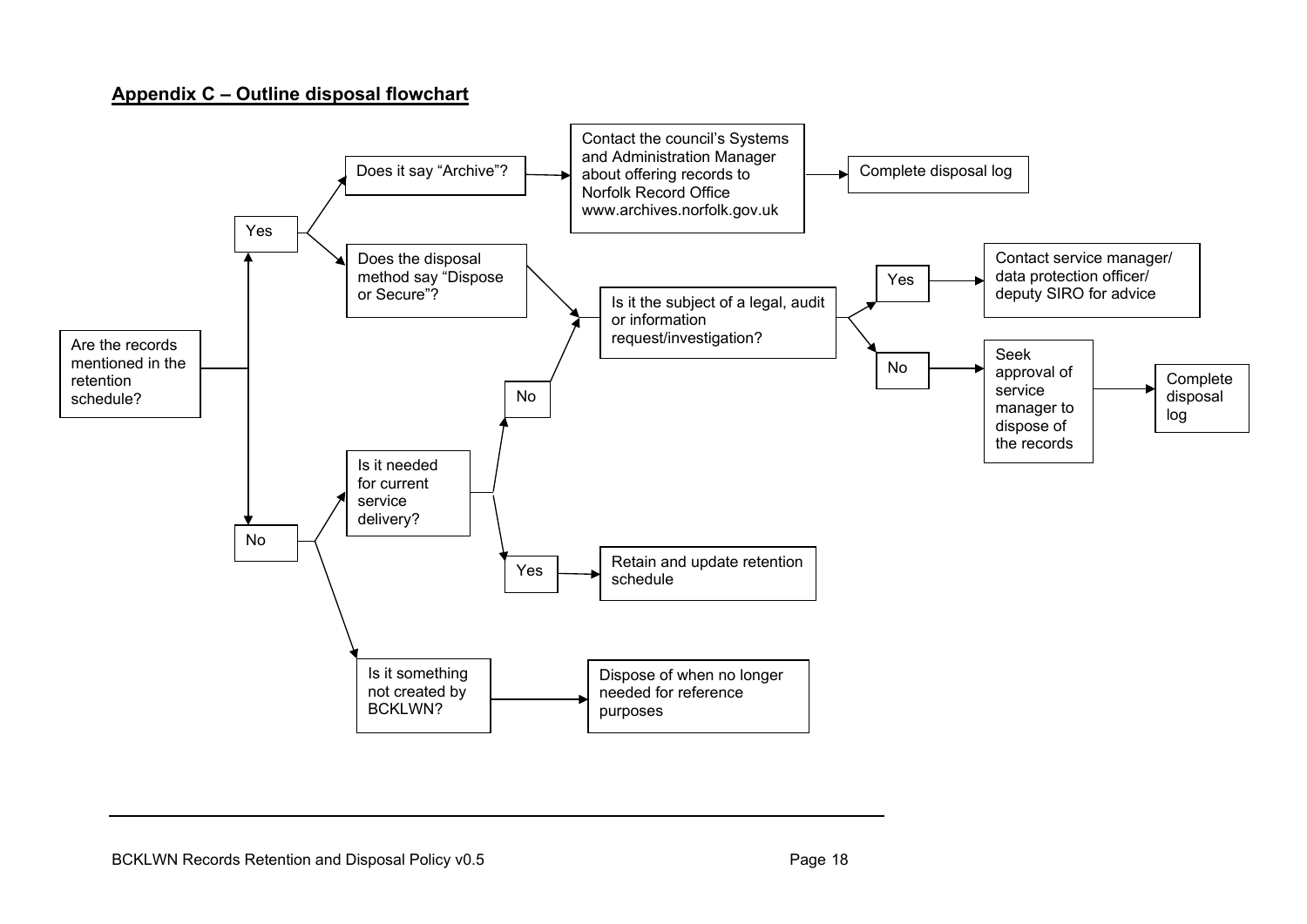## <span id="page-18-0"></span>**Appendix D - Disposal checklist**

## **1. Has the document been appraised?**

Before a record is designated for disposal the nature and contents of the record needs to be ascertained. This process may only take a few minutes. However, this can be a skilled task depending on the complexity of the record concerned. This evaluation process should only be undertaken by officers who possess sufficient operational knowledge to enable them to identify the record concerned and its function within both the individual service and corporate framework.

## **2. Is retention required to fulfil statutory or other regulatory requirements?**

Identifying how long records need to be kept is one of the most important areas to be addressed. The Retention Schedule at Appendix A is the key tool for facilitating how long records need to be kept. As a rule of thumb it should be possible to dispose of most records and ordinary correspondence type records after seven years. This is calculated by allowing a statutory limitation period of 6 years plus a further year as an added safeguard.

However, there are exceptions to this that include legal records and notices, records which the Council is legally required to maintain in a public register, correspondence about ongoing contracts and building works less than 15 years old, leases and matters about which a dispute is known or anticipated. However, some records will be of temporary nature and can be disposed of much more quickly.

If there is any doubt regarding the correct retention period for a certain record reference may need to be made to legislation that stipulates minimum retention periods for particular records in local government. In addition advice can be sought from the Legal Section of the Council. However, there may come a point at which the balance of convenience and safety rests with retaining a record rather than conducting extensive inquiries to determine whether it is safe to dispose of the record.

## **3. Is the retention required for evidence?**

Occasionally, the Council becomes involved in disputes with third parties. Such disputes can result in the party who is dissatisfied bringing legal proceedings against the Council. Alternatively, the Council may wish or be required to institute legal proceedings against an individual or organisation. Such proceedings may be civil or criminal in nature. Where a dispute arises, or litigation has been commenced it is important that the Council has access to all records that are relevant to the matter. Without such records there is the danger that the Council's position will be compromised.

Specific time limits are laid down for the commencement of litigation. The time limits are different according to the nature of the claim. The starting point therefore, is that the retention period is the length of time that has to elapse before a claim is barred. The Legal Service at the Council will be able to give advice if there are areas of doubt.

## **4. Is retention required to meet the operations needs of the service?**

In some cases retention may be desirable even though no minimum retention period applies, or has expired. Records may be useful for future reference purposes, as